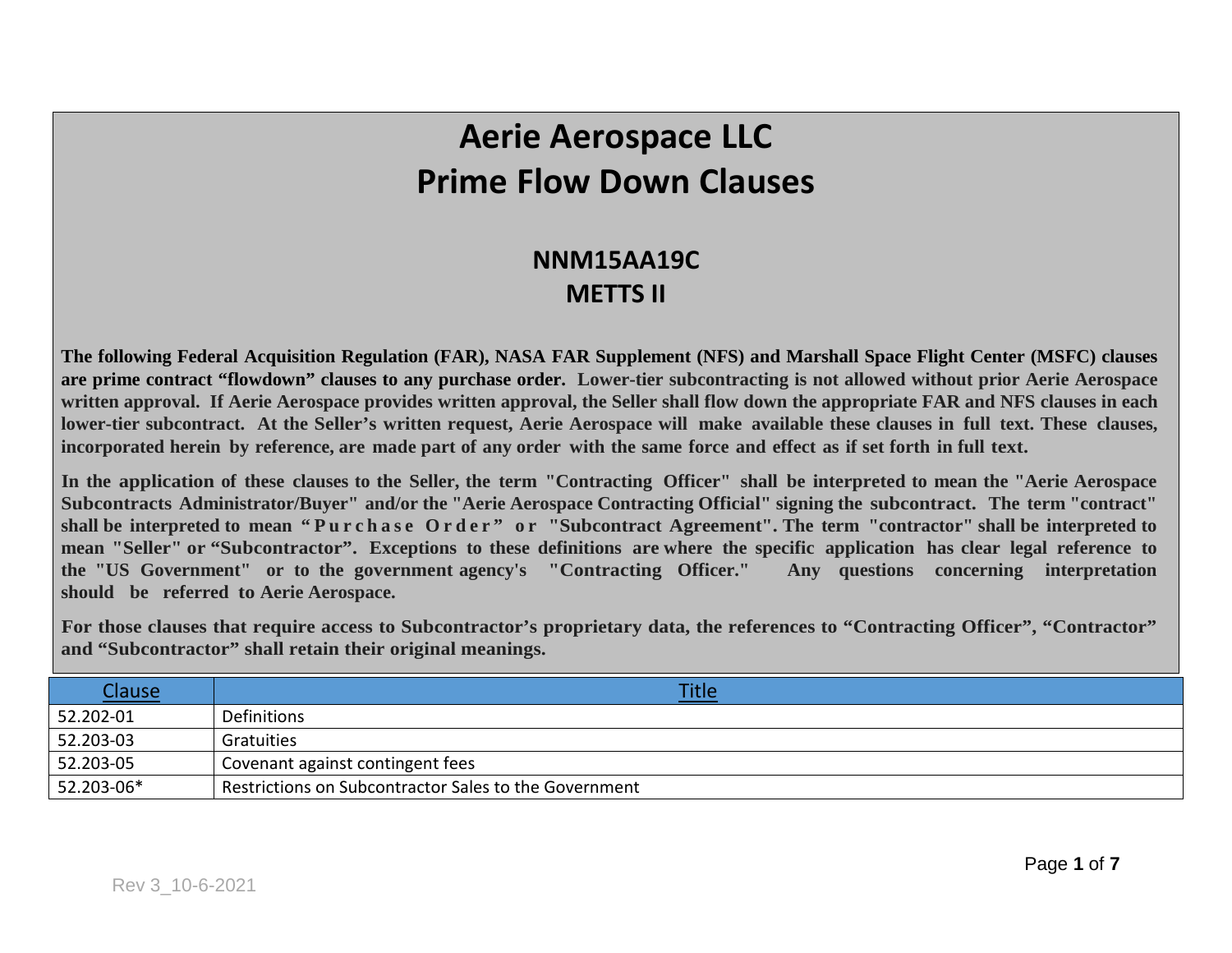| Clause     | <b>Title</b>                                                                                                  |
|------------|---------------------------------------------------------------------------------------------------------------|
| 52.203-07* | <b>Anti-Kickback Procedures</b>                                                                               |
| 52.203-08  | Cancellation, rescission, and recovery of funds for illegal or improper activity                              |
| 52.203-10  | Price or fee adjustment for illegal of improper activity                                                      |
| 52.203-12* | Limitation on Payments to Influence Certain Federal Transactions.                                             |
| 52.203-13* | Contractor Code of Business Ethics and Conduct.                                                               |
| 52.203-14* | Display of Hotline Poster(s)                                                                                  |
| 52.203-16* | Preventing Personal Conflicts of Interest                                                                     |
| 52.204-02* | <b>Security Requirements</b>                                                                                  |
| 52.204-04  | Printed or copied double-sided on recycled paper                                                              |
| 52.204-07  | <b>Central Contractor Registration</b>                                                                        |
| 52.204-09* | Personal Identity Verification of Contractor Personnel                                                        |
| 52.204-10  | Reporting Executive Compensation and First-Toer Subcontract Awards                                            |
| 52.204-12  | Data Universal Numbering System Number Maintenance                                                            |
| 52.204-13  | <b>Central Contractor Registration Maintenance</b>                                                            |
| 52.204-25* | Prohibition on Contracting for Certain Telecommunications and Video Surveillance Services or Equipment        |
| 52.209-06* | Protecting the Government's Interest When Subcontracting with Contractors Debarred, Suspended or Proposed for |
|            | Debarment                                                                                                     |
| 52.209-09  | Notification of Ownership Changes                                                                             |
| 52.210-1   | Market Research                                                                                               |
| 52.211-15  | Defense priority and allocation requirements                                                                  |
| 52.215-02* | Audit and Records--Negotiation                                                                                |
| 52.215-08  | Order of precedence - Uniform contract format                                                                 |
| 52.215-10  | Price reduction for defective cost or pricing data                                                            |
| 52.215-11  | Price reduction for defective cost or pricing data - modifications                                            |
| 52.215-12* | Subcontractor Certified Cost or Pricing Data                                                                  |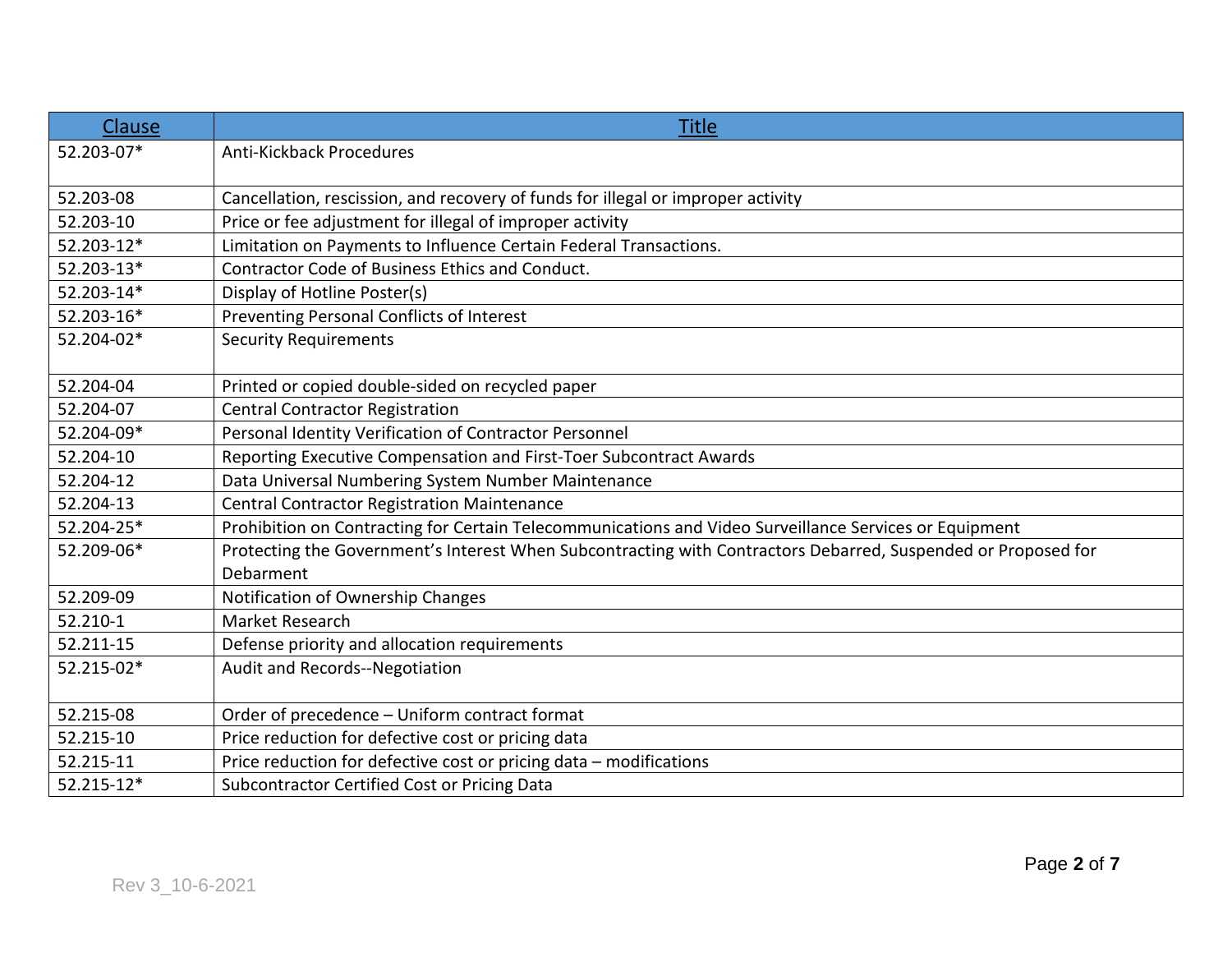| Clause     | <b>Title</b>                                                                                         |
|------------|------------------------------------------------------------------------------------------------------|
| 52.215-13* | Subcontractor Cost or Pricing Data--Modifications                                                    |
|            |                                                                                                      |
| 52.215-15* | Pension Adjustments and Asset Reversions                                                             |
| 52.215-17  | Waiver of Facilities Capital Cost of Money                                                           |
|            |                                                                                                      |
| 52.215-18* | Reversion of Adjustment of Plans for Postretirement Benefits (PRB) Other than Pensions               |
| 52.215-21  | Requirements for cost or pricing data or information other than cost or pricing data - modifications |
|            | Alternate II - Send copies to ACO and DCAA                                                           |
|            | Alternate III - Microsoft Excel v10 or greater (Windows compatible)                                  |
| 52.215-23* | Limitations on Pass-Through Charges                                                                  |
| 52.216-07  | Allowable cost and payment                                                                           |
| 52.217-08  | Option to extend services                                                                            |
| 52.217-09  | Option to extend the term of the contract                                                            |
| 52.219-06  | Notice of total small business set-aside                                                             |
| 52.219-14  | Limitations on subcontracting                                                                        |
| 52.222-01  | Notice to the Government of Labor Disputes                                                           |
| 52.222-02  | Payment for overtime premiums                                                                        |
| 52.222-03  | Convict labor                                                                                        |
| 52.222-04* | Contract Work Hours and Safety Standards Act--Overtime Compensation                                  |
|            |                                                                                                      |
| 52.222-21* | Prohibition of Segregated Facilities                                                                 |
| 52.222-26* | <b>Equal Opportunity</b>                                                                             |
| 52.222-35* | <b>Equal Opportunity for Veterans</b>                                                                |
| 52.222-36* | Affirmative Action for Workers with Disabilities                                                     |
|            |                                                                                                      |
| 52.222-37  | <b>Employment Reports Veterans</b>                                                                   |
| 52.222-40* | Notification of Employee Rights Under the National Labor Relations Act                               |
| 52.222-41* | Service Contract Act of 1965                                                                         |
| 52.222-50* | <b>Combating Trafficking in Persons.</b>                                                             |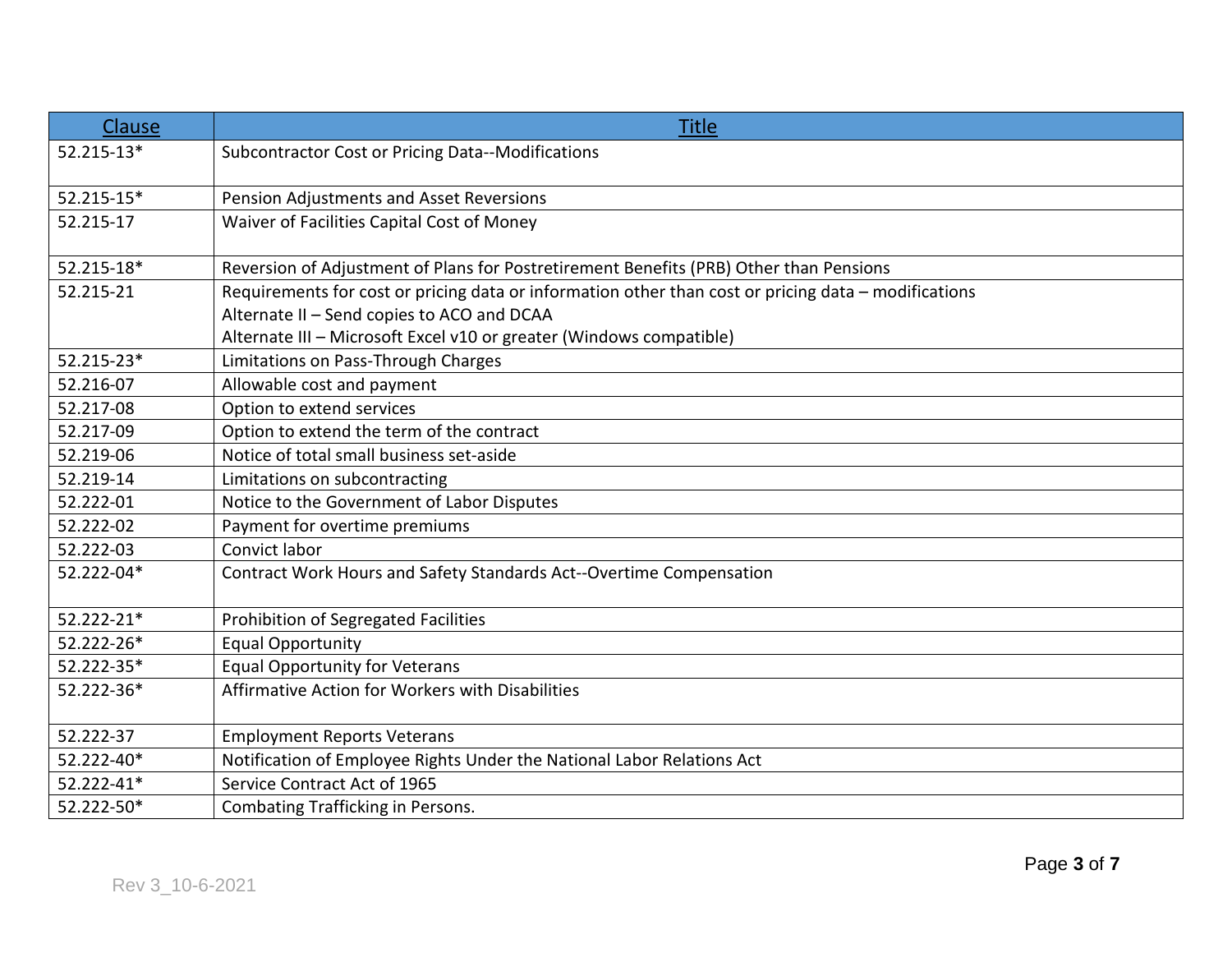| Clause     | <b>Title</b>                                                                                           |
|------------|--------------------------------------------------------------------------------------------------------|
| 52.222-54* | <b>Employment Eligibility Verification</b>                                                             |
| 52.223-01  | <b>Biobased Product Certifications</b>                                                                 |
| 52.223-02  | Affirmative Procurement of Biobased Products Under Service and Constructions Contracts                 |
| 52.223-03  | Hazardous Material Identification and Material Safety Data                                             |
|            | Alternate I - FILL-IN "None"                                                                           |
| 52.223-05  | Pollution prevention and right-to-know information - Alternate I                                       |
|            | (May 2011) and Alternate II (May 2011)                                                                 |
| 52.223-06  | Drug-free workplace                                                                                    |
| 52.223-07* | Notice of Radioactive Materials                                                                        |
| 52.223-09  | Estimate of Percentage of Recovered Material Content for EPA=designated Items - Alternate I (May 2008) |
| 52.223-10  | <b>Waste Reduction Program</b>                                                                         |
| 52.223-18* | Encouraging Contractor Policies to Ban Text Messaging While Driving                                    |
| 52.223-99  | Ensuring Adequate COVID-19 Safety Protocols for Federal Contractors (Deviation 21-03)                  |
| 52.223-19  | <b>Compliance with Environmental Management Systems</b>                                                |
| 52.224-01  | <b>Privacy Act Notification</b>                                                                        |
| 52.224-02  | Privacy Act                                                                                            |
| 52.225-01* | <b>Buy American Act - Supplies</b>                                                                     |
| 52.225-13* | Restrictions on Certain Foreign Purchases                                                              |
| 52.227-01* | <b>Authorization and Consent</b>                                                                       |
| 52.227-02* | Notice and Assistance Regarding Patent and Copyright Infringement                                      |
| 52.227-11* | Patent Rights - Ownership by the Contractor                                                            |
|            | As modified by NFS 1852.227-11 (j) Insert "LS/Chief Intellectual Property Counsel"                     |
| 52.227-14  | Rights in Data - General as Modified by NFS 1852.227-14                                                |
|            | Alternate I                                                                                            |
|            | Alternate II Additional Purposes (i)(ii) and (iii) per FAR 27-404-2(c)(1)                              |
|            | Alternate III                                                                                          |
| 52.228-07  | Insurance - liability to third persons                                                                 |
| 52.232-09  | Limitation on Withholding of Payments                                                                  |
| 52.232-17  | Interest                                                                                               |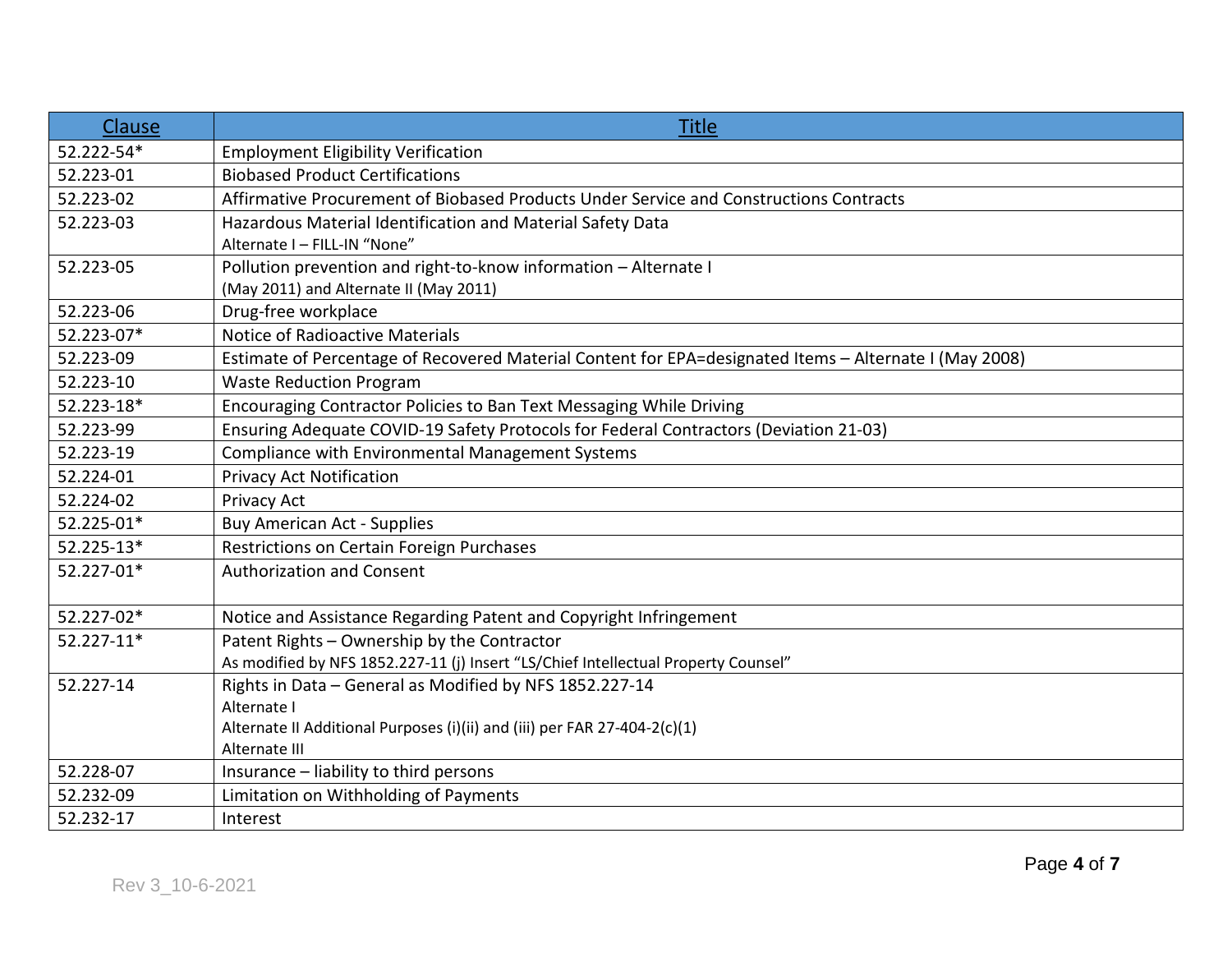| Clause     | <b>Title</b>                                                           |
|------------|------------------------------------------------------------------------|
| 52.232-18  | <b>Availability of Funds</b>                                           |
| 52.232-19  | Availability of Funds for the Next Fiscal Year                         |
| 52.232-22  | Limitation of funds                                                    |
| 52.232-23  | Assignment of claims                                                   |
| 52.232-25  | Prompt payment                                                         |
|            | Alternate I                                                            |
| 52.232-33  | Payment by electronic funds transfer - central contractor registration |
| 52.232-99  | Providing Accelerated Payment to Small Business Subcontractors         |
| 52.233-01  | <b>Disputes</b>                                                        |
|            | Alternate I                                                            |
| 52.233-03  | Protest after award                                                    |
|            | Alternate I                                                            |
| 52.233-04  | Applicable law for breach of contract claim                            |
| 52.237-02  | Protection of government buildings, equipment and vegetation           |
| 52.237-03  | Continuity of services                                                 |
| 52.242-2   | <b>Production Progress Payments</b>                                    |
| 52.242-04  | Certification of final indirect costs                                  |
| 52.242-13  | Bankruptcy                                                             |
| 52.242-15  | Stop Work Order (Aug 1989)                                             |
|            | Stop Work Order - Alternate 1                                          |
| 52.243-02  | Changes - cost reimbursement                                           |
|            | Alternate I                                                            |
| 52.244-02  | Subcontracts                                                           |
| 52.244-05  | <b>Competition in Subcontracting</b>                                   |
| 52.244-06* | <b>Subcontracts for Commercial Items</b>                               |
| 52.245-01* | <b>Government Property</b>                                             |
| 52.245-09  | Use and charges                                                        |
| 52.246-25  | Limitation of Liability - Services                                     |
| 52.247-1   | <b>Commercial Bill of Lading Notifications</b>                         |
| 52.247-34  | F.O.B. Destination                                                     |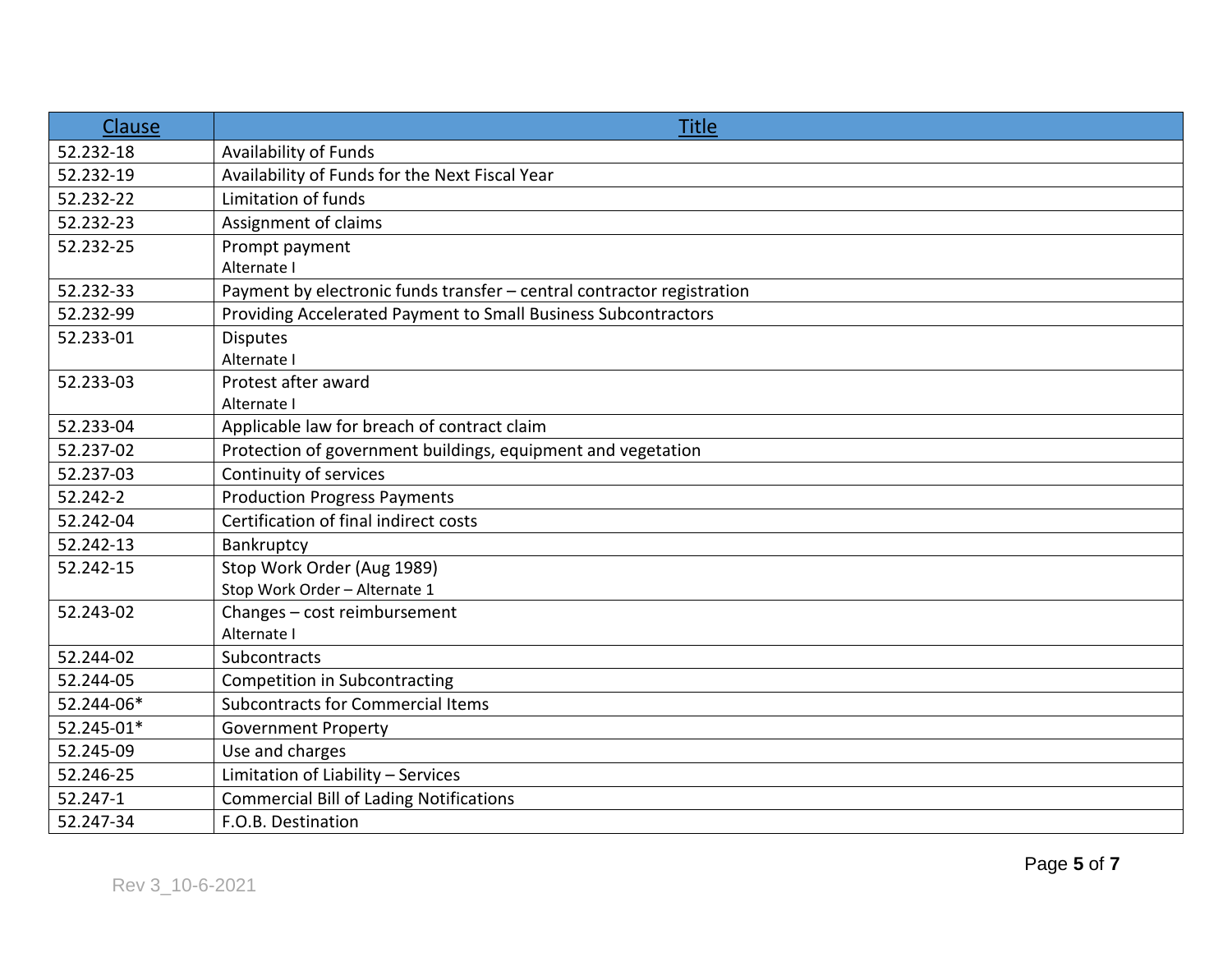| Clause         | <b>Title</b>                                                                                                               |
|----------------|----------------------------------------------------------------------------------------------------------------------------|
| 52.248-1*      | Value Engineering                                                                                                          |
| 52.249-06      | Termination (Cost reimbursement)                                                                                           |
| 52.249-14      | Excusable delays                                                                                                           |
| 52.251-01      | Government supply sources                                                                                                  |
| 52.252-06      | <b>Authorized Deviations in Clauses</b>                                                                                    |
| 52.253-01      | Computer generated forms                                                                                                   |
| 1852.203-70    | Display of Inspector General Hotline Posters                                                                               |
| 1852.204-75    | <b>Security Classification Requirements</b>                                                                                |
| 1852.204-76    | Security Requirements for Unclassified Information Technology Resources                                                    |
| 1852.208-81    | Restrictions on Printing and Duplicating                                                                                   |
| 1852.211-70    | Packaging, Handling and Transportation                                                                                     |
| 1852.215-84    | Ombudsman                                                                                                                  |
| 1852.216-89    | Assignment and Release Forms                                                                                               |
| 1852.219-74    | Use of Rural Area Small Businesses                                                                                         |
| 1852.223-74    | Drug- and Alcohol-Free Workplace                                                                                           |
| 1852.223-75    | Major Breach of Safety or Security                                                                                         |
| 1852.225-71    | Restriction on Funding Activity with China (Deviation - Feb 2012)                                                          |
| 1852.225-70    | <b>Export Licenses</b>                                                                                                     |
| 1852.225-74    | Notification Prior to Acquiring Information Technology Systems from Entities Owned, Directed or Subsidized by the People's |
|                | Republic of China (June 2013) (Deviation)                                                                                  |
| 1852.227-11    | Patent Rights - Retention by the Contractor (Short Form) "Modified FAR Clause"                                             |
| 1852.227-14    | Rights in Data - General "Modified FAR Clause"                                                                             |
| 1852.237-70    | <b>Emergency Evacuation Procedures</b>                                                                                     |
| 1852.237-72    | <b>Access to Sensitive Information</b>                                                                                     |
| 1852.237-73    | Release of Sensitive Information                                                                                           |
| 1852.242-73    | NASA Contractor Financial Management Reporting                                                                             |
| 1852.242-78    | <b>Emergency Medical Services and Evacuation</b>                                                                           |
| 1852.243-71    | <b>Shared Savings</b>                                                                                                      |
| MFSC 52.223-91 | <b>Hazardous Material Reporting</b>                                                                                        |